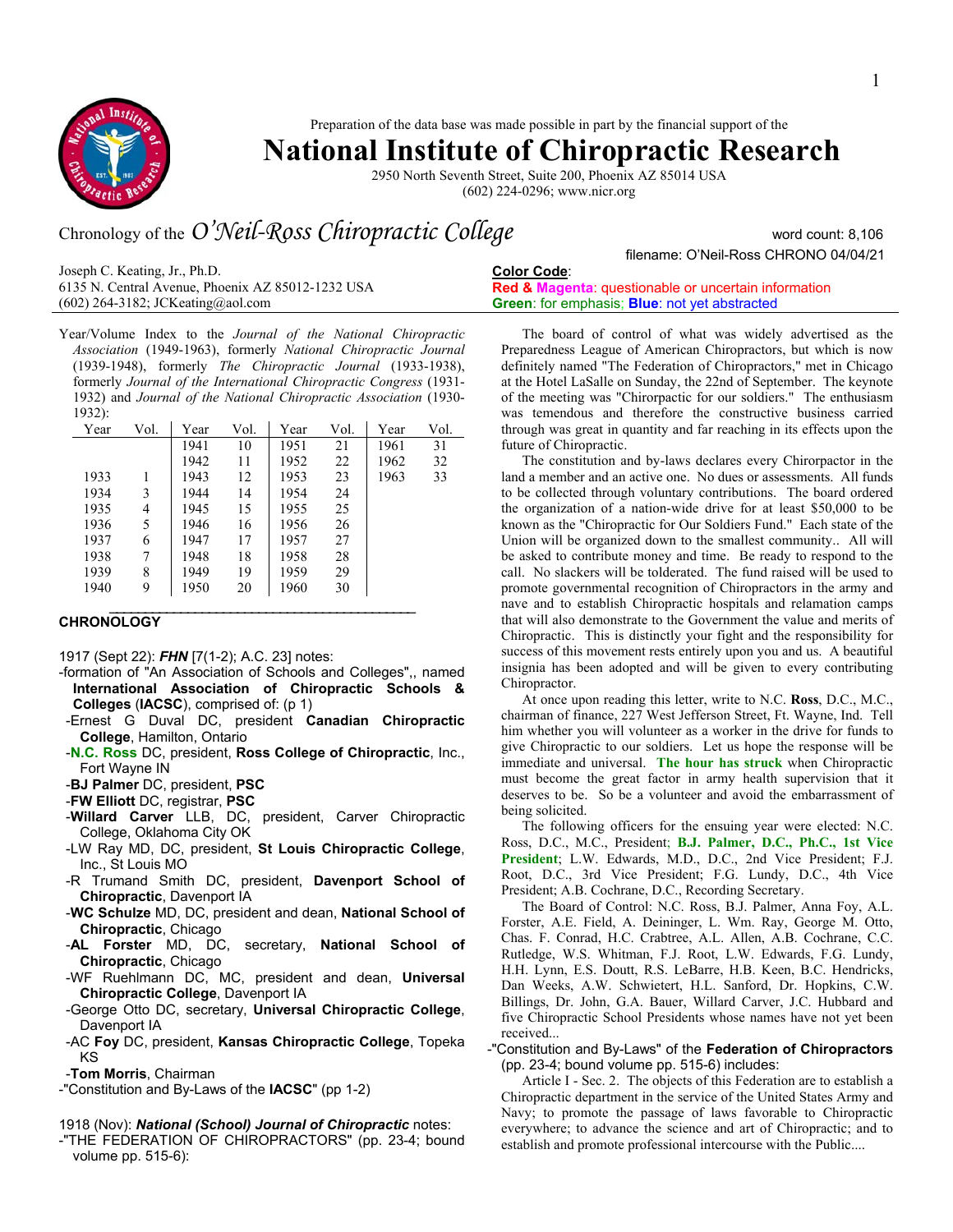Artilce 2 - Sec. 2. All practicing Chiropractors are hereby declared active members of the Federation...

 Article 3 - Sec. 2. The officers of this Federation shall be chosen from a list of the presidents of all the Chiropractic institutions who are members of the International Association of Chirorpactic Schools and Colleges and an equal number of Chiropractors selected from active members in the field, except the treasurer, which shall be a banking institution and the National Secretary, an associate member, to serve for a period of one year, election to be by ballot of a majority of the active members present at the annual meeting to be held in the City of Chicago on the third Monday of August, 1919, and on each year thereafter...

1918 (Nov 14): letter to B.J. Palmer from Tom Morris on UCA stationery (UCA papers, Palmer Archives):

B.J. Palmer, D.C., Ph.C.,

Secretary of the U.C.A.

Davenport, Iowa. Dear B.J.:-

 As you know, no one welcomes any more than I do any movement to advance the position, standing and influence of Chiropractic. But, I have always been opposed to starting any such movement, at least in a public way, until after it had been thoroughly considered and had received the support, in a general way at least, of the profession.

 I have been watching with much interest the course of the movement which Dr. Ross has been trying to advance. I have no desire to criticise him for anything that he has done or that he has not done. But, in my opinion, you are absolutely right in the position that you are taking. There never has been a time since the war began when Congress would or could have given the time necessary to a correct solution of the problem involved. That ought to be clear to the most unsophisticated in or out of Congress. I cannot understand how anyone at all conversant with the tremendous and perplexing problems growing out of the war should suppose for a moment that Congress could take the time, or that it would even try to.

 And now that both Houses of Congress are Republican, it is likely that party issues and part policies will assume greater importance in the future than they have during the past two years.

 And to make matters worse (if that is possible) the work of reconstruction, likely to last for years, must be commenced at once. What a task it will be! Nothing like it ever before.

 I need not add that I sincerely hope that the profession will pause and take stock of the political influence that it is likely to have in Congress, together with all of the circumstances surrounding the subject before it decides to go ahead just now.

 It seems to me that it were much better to bide our time. Our day is sure to come. It may come sooner than we expect. It may be here tomorrow. But, in my opinion, another Sun must rise before we can hope to get relief from Congress.

 Sincerely yours, TM-car

1918 (Nov 14): letter to B.J. Palmer from Tom Morris on UCA stationery (UCA papers, Palmer Archives):

B.J. Palmer, D.C., Ph.C.,

Secretary of the U.C.A.

Davenport, Iowa.

Dear B.J.:-

 As you know, no one welcomes any more than I do any movement to advance the position, standing and influence of Chiropractic. But, I have always been opposed to starting any such movement, at least in a public way, until after it had been thoroughly considered and had received the support, in a general way at least, of the profession.

 I have been watching with much interest the course of the movement which Dr. Ross has been trying to advance. I have no

desire to criticise him for anything that he has done or that he has not done. But, in my opinion, you are absolutely right in the position that you are taking. There never has been a time since the war began when Congress would or could have given the time necessary to a correct solution of the problem involved. That ought to be clear to the most unsophisticated in or out of Congress. I cannot understand how anyone at all conversant with the tremendous and perplexing problems growing out of the war should suppose for a moment that Congress could take the time, or that it would even try to.

 And now that both Houses of Congress are Republican, it is likely that party issues and part policies will assume greater importance in the future than they have during the past two years.

 And to make matters worse (if that is possible) the work of reconstruction, likely to last for years, must be commenced at once. What a task it will be! Nothing like it ever before.

 I need not add that I sincerely hope that the profession will pause and take stock of the political influence that it is likely to have in Congress, together with all of the circumstances surrounding the subject before it decides to go ahead just now.

 It seems to me that it were much better to bide our time. Our day is sure to come. It may come sooner than we expect. It may be here tomorrow. But, in my opinion, another Sun must rise before we can hope to get relief from Congress.

Sincerely yours,

TM-car

### 1919 (Feb 22): *Fountain Head News* [A.C. 24] [8(24)] includes: -BJ Palmer authors "A Bit of History" (pp. 5-6)

 There's perhaps a bit of Chiropractic history which few know, but worth reciting here only that it may be a matter of record as showing the inclination toward a certain leaning thruout the years.

 There was a time when only D.D. Palmer knew Chiropractic. Of all the men in all the world, who knew the cause of disease, but one knew it and could use it. It had been for years his policy to let no one see him give an adjustment; no mother could see the child take one; no husband see his wife; no one patient see another. This one man adjusted in the presence of no other.

 It is a fact; that one day Father saw his patient "peeking" in a mirror to see how it was done. The mirror was taken down at once and women ever after dressed in mirrorless rooms.

 Chiropractic could have been handed down as an heirloom; from father to son just as Sweet, the bone-setters, did; as Reese and other expert manipulators have done or are doing. Think of what it meant for one man to have the world sooner or later at his feet, begging to get well; willing to pay any price to get tended to.

 D.D. Palmer was that man. He knew what he had and he knew its commercial possibilities. The earliest words that I recall passing between father and myself were on the contention that it was wrong to bottle Chiropractic up to the few. If it was what he claimed it, the world needed it; needing it they must get it.

 It wasn't until years after, in fact, until we moved up on the hill where we are now, that the open clinic and public demonstrations became a fact. It was then that we, in reality, opened a school to disseminate this information to the world.

 It was the difference between secrecy (D.D. Palmer) and publicity (B.J. Palmer) that our first family trouble occurred. And trouble has been occurring ever since over the same contention. I have always stood for a democratic, free, liberal, generous and public use of Chiropractic. **There are other numerous D.D. Palmer's with their secret policies in our ranks**.

 This has been one of the open sores which has created me many enemies. It made my father a dying enemy of mine. It split our own family open. It has created many conservative gulfs between myself and many graduates of ours and other schools who believe as did my father. Its the difference between a selfish monetary view and the open service, liberal view.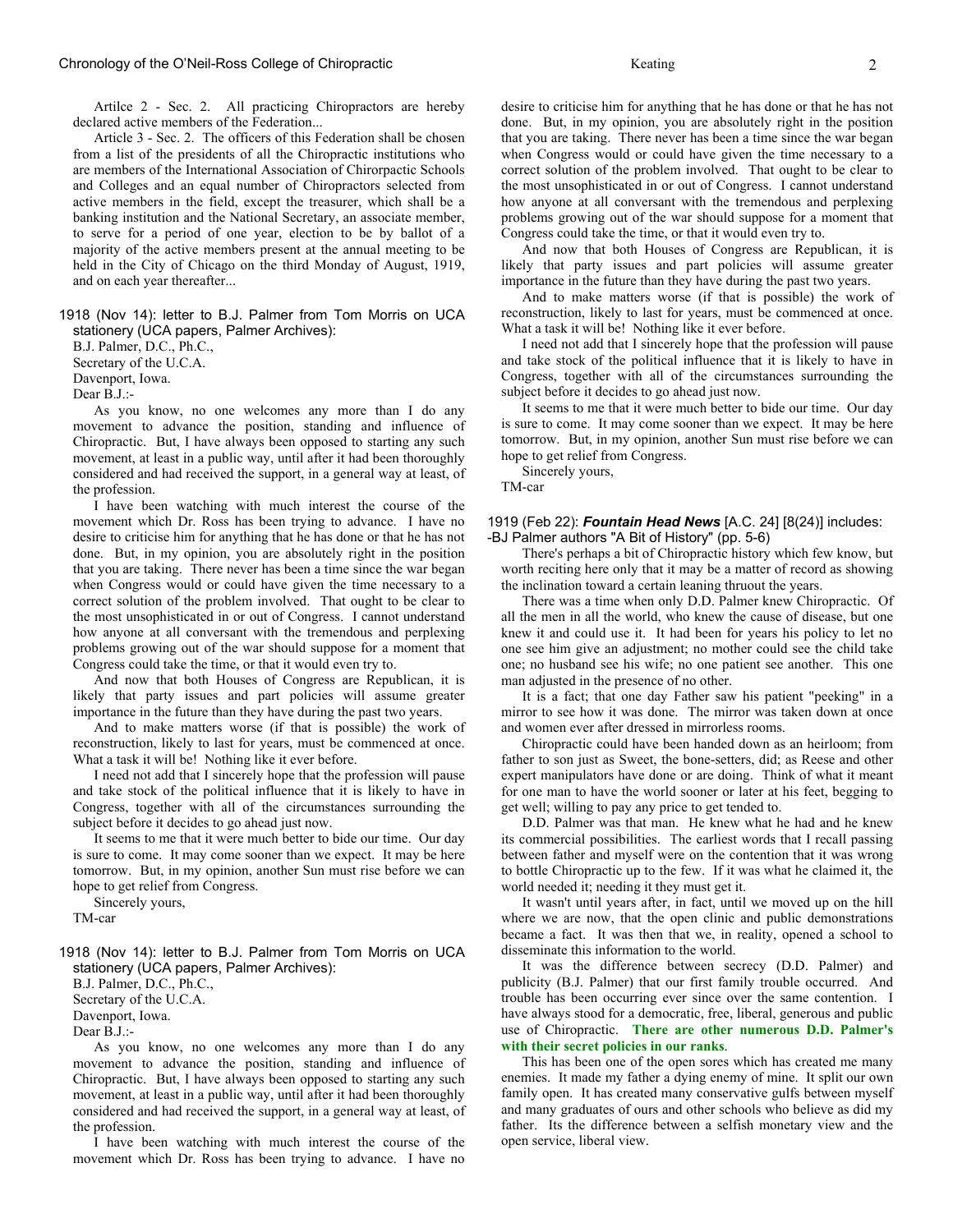#### Chronology of the O'Neil-Ross College of Chiropractic 3 3

 Taking Chiropractic out of private bondage and giving it public liberty is one of Dr. Carver's happenstances because my name was "Palmer;" but, Dr. Carver forgets that it could as well have been my easy path to have inherited bondage and taken the single luxury as it was to break the bondage, take the hard road and thus begin an endless path of pennance that is nowheres near the end. Even as I pass along now Dr. Ross piles on another load and other friends whom I have saved and sacrificed to help cast slurs about me thru his Federation sheet - and this is the thanks I get for making it possible to give them all an easy living out of that which could have been ALL mine as long as I lived and then have passed it on, unmolested, to Daniel David.

 There are those who believe in dignity, reserve, secrecy, highbrow, high-price stuff. There are those - and I lead them - who believe in being what you are, open and frank; enough brain to use and no-more-than-that-for-effect; a price within-the-reach-of-themany stuff...

### 1920 (Dec 11): *FHN* [A.C. 26] [10(13)] includes:

-"Chiropractic Bills Losing in Two States" (p. 10):

Constitutional Amendment Loses by 20,000 in California Election San Francisco, Cal., No. 5. – (Special.) – Practically complete returns from California indicate the defeat of the Chiropractic bill, known as Amendment Five, by a majority of 20,000. The vote stands 75,903 for and 53,232 against the amendment. The purpose of the measure was to license the profession and establish a board of control in California.

 In Southern California the bill carried by a fair majority, but a heavy vote against the chiropractors in the northern counties swung the balance.

#### Losing in Colorado

 Denver, Col., Nov. 5. – (Special.) – With 812 out of 1,483 precincts in the state of Colorado heard from, the vote on the Initiative petition to establish a board of control for and license the practice of Chiropractic stands 65,084 against and 44,070 for the petition. The measure is undoubtedly defeated. Practically complete returns from the city of Denver show that the measure lost here by a large majority.

 Three chiropractors were elected to state houses of representatives in the recent election, it was stated at the local college today. George Lauby of Akron, O., will go to the state house at Columbus with a majority of 10,000, while **N.P. Ross** of Fort Wayne, Ind., has been carried into office by a majority of 20,000. Dr. Elliott, who was elected to the Iowa house by 16,000, is the third member. All are Republicans.

-----

 The fight for the licensing of the profession, it was stated by Dr. Palmer today, will be carried into Ohio, Indiana and Iowa legislatures at the next session. – (The Davenport Democrat and Leader, Nov. 5, 1920).

#### 1922 (Dec): *National (College) Journal of Chiropractic* [11(5)] publishes:

-"Ross-Myers DeBate on The Universal Chiropractors' Association vs. A New National Organization, Held at the National College of Chiropractic on August 11, 1922" (pp. 7- 15); presumably this was a discussion of the imminent formation of the **ACA**

#### 1922-1930: letter of 1/19/63 to **Stanley Hayes** DC from **J. Lewis Fenner** DC, PhC in Brooklyn speaks of **ACA** history (Hayes collection): Dear Doctor:

...Congratulations on reaching 72! I can remember so well when I was 'only' 72! I will round out 84 years next week, but I have five years yet to go to match my grandfather (one of my aunts reached 93) so I can afford to be chipper and brag about it a little - or can I?

 I quote from my letter of 17th to Dr. **Cooley** on receipt of the January magazine: 'I find particular interest in the broad principles that are developed by **Thure C. Peterson**, **Stanley Hayes**, Bill Brown and others'. And I well remember your activities in chiropractic circles and your writings on it in earlier years. You are always a staunch advocate.

 I am sorry not to be able to answer your question about Methods and Apparatus and perhaps the best way to tell you why is to recite some of the tiresome history that preceded the time you mention. You will perhaps remember the agitation I carried on in the **UCC** and **National**, **Ross** Journals when I was Secretary-Treasurer of The New York State Chiropractic Society against the abuses perpetrated on the profession by the **UCA**, then monopolizing the nation organizationally. I did not seek any such thing, but the upshot of it was my own motion to organize a body "**free from any school domination**" which became the **ACA** with me the first secretary.

 You will perhaps remember that it became necessary for Dr. **John P. Phillips** to resign and find himself another job when the **ACA** sponsors failed to finance their creation, with the result that I was made the chief executive, our lease were cancelled, the office was dumped into my Brooklyn office, whence I managed, as best I could, the bawling infant for two more years.

 You may remember that about that time one of the recent graduates of the **National** school [**Frank R. Margetts LLB, DC**] was making quite a noise orating at homecomings and since **Phillips** had been a graduate of the **UCC**, and so was I, it seemed to me that this **National** man might redress the balance and I, myself, secured his nomination and election to the office of president, he accepting it on the express stipulatin that it cost him no money and did not interfere with a practice he was setting up in Denver!

 The convention at the end of his first year bared the fact that he [**Margetts**]did not know I had been made officially the executive officer and that the feelings that I had felt for him were due to the fact that some of his orders as president had not been carried out according to his wishes. The misunderstanding was his, not mine, but he had already picked out another as his candidate for secretary thought he did not get him elected. However, he had made up his mind and shortly after he called an executive meeting at which he demanded my ouster, threatening to resign himself if I di not get out.

 You are entitled to believe that the **ACA** would have died there and then if he had got out instead of me, but by that time he had given up his office and **was giving his full time to the ACA under a guarantee by the UCC and the National school** and a majority of the directors were in favor of his retention and I resigned. I never had anything to do with the **ACA** after that and I was far from the scene of action when the **ACA** was amalgamated with the **UCA** .

 I do not suppose a list of what I consider to be the important events of our professional history will have any special validity, but I think second only to the foundation of the practice by **D.D. Palmer**, the organization of the **ACA** is equal to any other. We insisted on making it "Straight" and most of the founders would be shamed by the scope the present successor of it has taken.

 It did not unify the profession - was not intended to - but it was an important and necessary step in that direction - and the perfection of it awaits our attention - and with what urgency!

 If you care to submit a list of questions as suggested in your letter, I shall be glad to answer what I can, but I have no inside knowledge of the **ACA** -**NCA** after 1924.

 If I were not a better chiropractor than I am a typist, I don't think I would still "be in the business" - but that isn't saying much. Please excuse the appearance of this letter - and accept my congratulations and good wishes - and my sincere thanks for your letter. Very truly yours,...

1923 (Feb): *National (College) Journal of Chiropractic* [11(6)]: -Arthur L. Forster MD, DC, Editor, authors "Higher chiropractic standards" (pp. 10-18); criticizes BJ Palmer's attitudes towards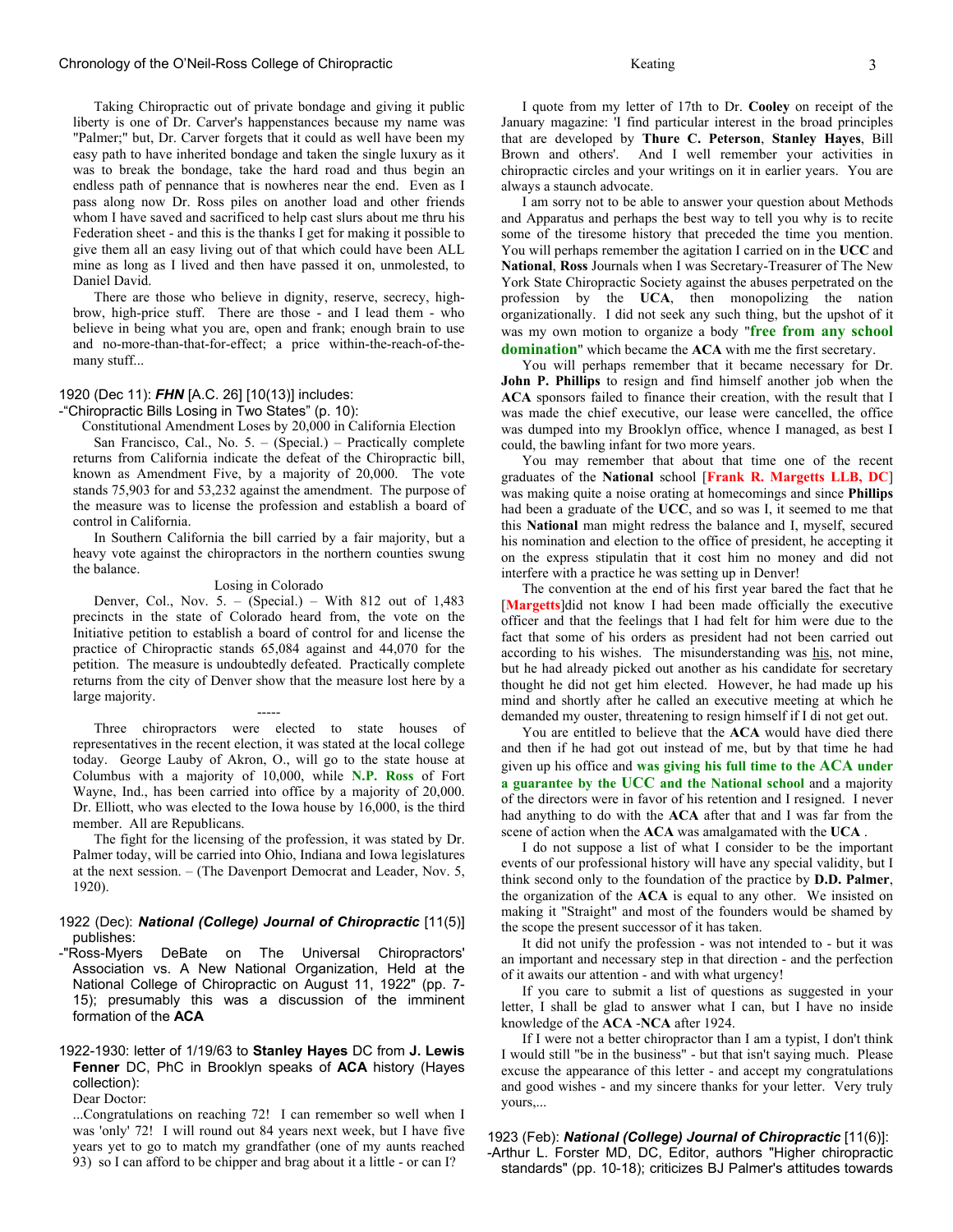education; notes National College has set a maximum enrollment of 500 students (p. 18); also:

 It must be apparent to the most casual observer that Chiropractic has made very little progress during the past year - as compared with previous years. Some of the schools matriculated only about 60 per cent of the number of students in 1922 that they did in 1921. The field reports business much less active in 1922 compared with 1921. What is the reason?

 The well-known B.J. says that it is because the mixer is bringing discredit on chiropractic. **Loban** of the Universal College says it is because of the financial depression that has swept the world. **Kightlinger** of the **Eastern College** says it is because the market has been cleaned up - fewer persons left to take up the study of Chiropractic. **Ross** of the **Ross College** says it is because so many new schools have been started during the last couple years. I don't know what **Duval** thinks, but most likely it is what B.J. thinks.

#### 1924 (Sept): *Bulletin of the ACA* [1(4)] notes:

### -*RCC Journal of Chiropractic* notes recent visit by **FR Margetts** DC, LLB to speak at **Ross Chiropractic College**, praises **Margetts'** rebuke of **BJ's** "dictatorship" (p. 7)

#### 1925 (Oct/Nov): *Bulletin of the ACA* [2(9-10)] notes:

-"Personals" (p. 9):

 Announcement is made of the appointment of Dr. George M. O'Neil of Toledo, Ohio, to the office of Dean and General Manager of the Ross College of Chiropractic, Fort Wayne, Indiana.

1927 (Mar 3): **Carl S. Cleveland** DC writes to **BJ**, notes his "local" perspective on efforts to eliminate physio-therapy from chiropractic profession; notes local attitude of DCs is that battles among schools retards passage of chiro legislation; believes state boards (including "Ellsworth of Oregon or Washington", Anna Foy of KS, mother-in-law Dr. Ashworth of NE) will pass broad scope laws "use the whip" unless straight schools unite under CHB or PSC; believes if this unification of straight schools took place and "Model Bill" with standard curriculum were adopted, the osteopaths and medical boards would be less contentious towards chiropractic; notes "Gruenewald of the Seattle College, and Harring of the Missouri saw the necessity of such an alliance a few months ago....I believe that Palmer, Texas, Eastern, Missouri, Lincoln, **Ross**, Universal, Seattle, Doughty-Marsh, Standard, Ratledge and this school could agree. **Carver** and the Colvin and other little hole in the wall schools that follow him are hard to handle and could not agree on definition, etc." (Cleveland papers, CCC/KC)

#### 1929 (Oct 1): *Bulletin of the ACA* [6(5)] notes:

-**photo** of **AB Cochrane** DC, newly elected president of ACA: (p. 1)

#### Meet Our President

 To fill out the unexpired term of Dr. **FR Margetts**, resigned, it became the duty of the Board of Directors to elect, from among the Vice-Presidents of the Association, his successor. Their task was a difficult one, for many competent and able men were eligible....

 Dr. **Cochrane** on **ACA** records is listed as member number 4. He attended first conference to discuss formation of **ACA**, was fourth person to become member of Association, and among first Vice-Presidents elected. He has served as Vice-President most of time since.

 Dr. **Cochrane** was born January 19, 1873, at Arcanum, Ohio. He graduated from **Ross Chiropractic College**, Detroit, Mich., in 1913; was licensed to practice in Illinois in 1914 and has successfully practiced in Chicago ever since.

 Dr. **Cochrane**, in addition to his **ACA** activities, took part in organizing the first Chiropractic association in the State of Illinois -

 In 1928 Dr. **Cochrane** was appointed by the **Republican National Committee** to act as National Director, Hoover-Curtis Chiropractors League for the Western Division. In this capacity Dr. **Cochrane** made one of his greatest contributions to Chiropractic.

- 1930: presumably prior to the 1930 amalgamation of **ACA** and **UCA** to form the **NCA**, the American Society of Chiropractors publishes *Converting the Millions to Chiropractic:*
- -testimonial supporters of **ASC** included: Frank W. Elliott of PSC, **Willard Carver**, HE Vedder of Lincoln, WC Schulze MD, DC of National, James R Drain DC of Texas Chiropractic College, Craig M Kightlinger of Eastern Chiropractic Institute in NYC, George M. O'Neil DC of **Ross College** in Fort Wayne IN, BJ Palmer, Homer G. Beatty DC of Colorado Chiropractic University in Denver, HC Harring DC, MD of Missouri Chiro College, Daniel W. Riesland of Duluth MN, Leo J. Steinbach of Universal Chiro College in Pittsburgh, F. Lee Lemly DC of Dallas TX, Charles C Lemly DC of Waco TX, Lyndon E. Lee DC of Mt Vernon NY, Harry Gallaher DC of Guthrie OK, Arthur W. Schweitert DC of Sioux Falls SD, Harry R Bybee DC of Norfolk VA, president of the Virginia Chiro Assoc

#### 1930 (June 1): *Bulletin of the ACA* [7(3)] notes:

- -speakers at 1930 **ACA** Convention in Cincinnati will include: (pp. 1-2)
- -**Linnie A Cale** DO, DC re: "Occipital adjusting"
- -**HG Beatty** DC, president of Denver Chiropractic University
- -**Clyde F. Gillett** DC, ND, PhC of LA (will join the faculty of the **College of Chiropractic Physicians & Surgeons** in 1933) speaks re: "Eye, Ear, Nose and Throat"
- -**Nephi Cottam** DC of Salt Lake City re: "Cranial Adjusting"
- -**FJ Kolar** MD, DC of Portland OR re: "Brain and nervous anatomy"
- -**James N. Firth** DC of **Lincoln Chiropractic College**
- -Dr. KW Fielder of Higginsville MO re: "**Spinous-Sacral Pressure Technique**" (?precursor to Logan Basic?)
- -**CW Weiant** DC, PhC re: "Report of Bureau of Research"
- -**James R. Drain** of **TCC** re: "Are we Alive?"; a "pep" talk
- -Dr. A Bremer, Professor of Pathology at the **O'Neil-Ross College of Chiropractic** re: "Visceral Reflexes in Disease and Cure"
- -Dr. RC Loomis of **Universal Chiropractic College** re: "Corrective Exercise"
- -*Life Lines* radio program, broadcast on Tuesday evenings, is conducted in cooperation with several chiropractic colleges: Carver, Denver, Eastern, Lincoln, Missouri, **O'Neil-Ross**, Palmer, Texas and Universal (p. 13)
- -ad (p. 15):

O'NEIL-ROSS COLLEGE OF CHIROPRACTIC Incorporated 1911 FORT WAYNE, INDIANA

1931 (Mar 30): letter from **Homer G. Beatty**, DC, on **Colorado Chiropractic University** stationery (at 1631 Glenarm Place, Denver), to **Stanley Hayes** DC (Collected papers of Stanley Hayes DC):

#### Dear Dr. Hayes:

 I wish to thank you for your letter of March 24th and the splendid information it contained.

 The three schools who have not answered you average about forty students enrollment I think, as I have been in touch with each of these schools within the past year.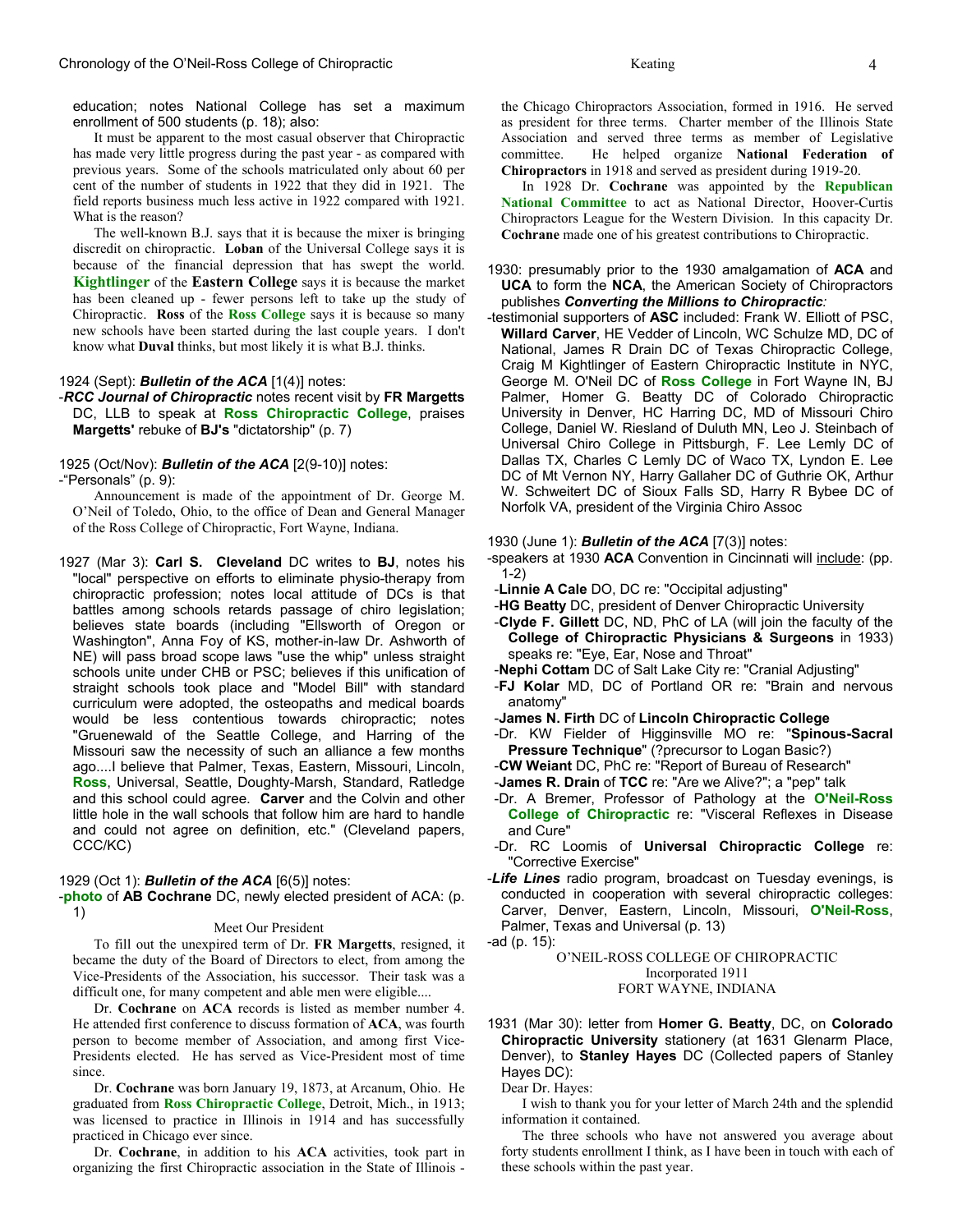Since our list of schools totals thirty-seven I shall enclose a copy of such list. It may help each of us to make our lists more complete.

 I am awaiting with interest the next issue of the Bulletin. Again thanking you for your co-operation, I am, Sincerely your,...

## **SCHOOLS**

Akron College of Chiropractic, 829 E. Market St., Akron, Ohio American School of Chiropractic, 236 East 35th St., New York, N.Y. Berkeley College of Chiropractic, Shattuck Ave. near University Ave., Berkeley, Calif.

- Blodgett Chiropractic College, 565 Rose Bldg., Cleveland, Ohio
- Carver College of Chiropractic, 521 W. 9th St., Oklahoma City, Okla.
- Cleveland Chiropractic College, 1417 Linwood Blvd., Kansas City, Mo.
- Colorado Chiropractic University, 1631 Glenarm Place, Denver, Colorado
- Columbia Institute of Chiropractic, 261 W. 71 St., New York, N.Y.
- Colvin College of Chiropractic, 237 S. Main St., Wichita, Kansas
- Doty-Marsh College of Chiropractic, 4201 Walnut St., Philadelphia, Pa.
- Eastern Chiropractic Institute, 55 W. 42nd St., New York, N.Y.
- Indianapolis College of Chiropractic, Indianapolis, Ind.
- Lincoln Chiropractic College, 518 N. Delaware St., Indianapolis, Ind. Los Angeles College of Chiropractic, 918 W. Venice Blvd., Los Angeles, Calif.
- Marchand College of Chiropractic, Philadelphia, Pa.
- Mecca College of Chiropractic, 122 Roseville Ave., Newark, N.J.
- Metropolitan Chiropractic College, 3400 Euclid Ave., Cleveland, Ohio
- Missouri Chiropractic College, 706 Grand Ave. N., St. Louis, Mo.
- National Eclectic Institute, 110 W. 90th St., New York, N.Y.
- National College of Chiropractic, 20 N. Ashland Blvd., Chicago, Ill.
- New York School of Chiropractic, 488 E. 149th St., New York, N.Y.
- Pacific College of Chiropractic, 125 Grand Ave. N., Portland, Ore.
- Palmer School of Chiropractic, Davenport, Iowa

Pasadena College of Chiropractic, 876 N. Fair Oaks Ave., Pasadena, California

- Peerless College of Chiropractic, 3159 S. Michigan Ave., Chicago, Ill.
- Ramsay College of Chiropractic, 70 Willow St., Minneapolis, Minn. Ratledge College of Chiropractic, 232 S. Hill St., Los Angeles, Calif.
- **Ross College of Chiropractic**, 1311 Webster St., Fort Wayne, Ind.
- San Francisco College of Chiropractic & Drugless Therapy, 1122 Sutter St., San Francisco, California
- Seattle College of Chiropractic, 401 Lowman Bldg., Seattle, Wash.
- Standard School of Chiropractic, 147 W. 42nd St., New York, N.Y.
- Texas Chiropractic College, San Pedro Park, San Antonio, Texas
- Toronto College of Chiropractic, Toronto, Canada
- Universal College of Chiropractic, 3531 Forbes St., Pittsburg, Pa.
- Washington School of Chiropractic, 1116 F. St. Northwest, Washington, D.C.
- West Coast College of Chiropractic, 426-29th St., Oakland, California
- Western Chiropractic College, 2021 Independence Ave., Kansas City, Mo.
- Denver Chiropractic Institute, Tramway Bldg., Denver, Colorado
- 1932 (Feb): the *Journal of the International Chiropractic Congress* (Vol. 1, No. 3., p. 16) indicates a circulation of 12,000 (NCA/UCA folder); officers of the ICC are:
- -James E Slocum of Webster City IA, President
- -JA Ohlson of Louisville KY, Vice-President
- -Harry A Gallaher of Guthrie OK, Secretary
- -Anna Foy of Topeka KS, Treasurer
- -divisions of the ICC are:
- -**Division One**: *International Congress of Chiropractic Examining Boards*, LT Marshall DC, President, Wayne F

Crider of Hagerstown MD, Secretary; states included are: Arkansas, Colorado, Connecticut, Florida, Georgia, Indiana, Iowa, Kansas, Kentucky, Maryland, Missouri, Nebraska, New Hampshire, North Carolina, Oklahoma, Oregon, South Dakota, Tennessee, Utah, Vermont and Wyoming

- -**Division Two**: *International Congress of Officers of State Associations*, Clyde I Green of Grand Rapids MI, President and Josephine Russell of Oakland NE, Secretary; states included are: California, Connecticut, Colorado, Florida, Georgia, Indiana, Iowa, Kansas, Kentucky, Maryland, Michigan, Missouri, Nebraska, New Hampshire, North Carolina, Oregon, Ohio, South Dakota, Utah, Vermont, Wyoming and Wisconsin
- -**Division Three**: *International Congress of Chiropractic Educational Institutions*, **CS Cleveland**, President and HC **Harring** of St Louis, Secretary; members schools are: -American School of Chiropractic, New York NY -**Carver** College of Chiropractic, Oklahoma City OK -Cleveland Chiropractic College, Kansas City MO -Colorado Chiropractic University, Denver CO -Columbia Institute of Chiropractic, New York NY -Denver Chiropractic Institute, Denver CO -Eastern Chiropractic Institute, New York NY -Institute of the Science of Chiropractic, NYC -Lincoln Chiropractic College, Indianapolis IN -Mecca College of Chiropractic, Newark NJ -Missouri Chiropractic College, St Louis MO -National College of Chiropractic, Chicago IL -**O'Neil-Ross Chiropractic College**, Fort Wayne IN -Palmer School of Chiropractic, Davenport IA -Pacific Chiropractic College, Portland OR -Ratledge System of Chiropractic Schools, LA -Standard School of Chiropractic, New York NY -Texas Chiropractic College, San Antonio TX -Universal Chiropractic College, Pittsburgh PA
- 1932 (Mar): *Journal of the International Chiropractic Congress* [1(4)] includes
- -E.A. Bremer, D.C., faculty member of the **O'Neil-Ross Chiropractic College** in Fort Wayne IN, authors "The true character of disease" (p. 6)
- 1932 (July): *Journal of the International Chiropractic Congress* [1(8)] includes:
- -A. Bremer, D.C. of **O'Neil-Ross Chiropractic College** in Fort Wayne IN authors "Bacteria: why should they receive the blame?" (p. 8)

1939 (Dec 6): letter from **TF Ratledge** to "Drs. O'Neil & O'Neil, Fort Wayne, Indiana" (Ratledge papers, CCC/KC): Dear Doctors:

 How are you both? I trust alright, and that the coming holidays promise much happiness to each of you.

 I have often thought of the pleasant contacts with you at Dallas last July and the very splendid influence that in my opinion you exerted over the deliberations of the group there.

 Now, I do not have the initials of either of you but the one of the male persuasion is hereby reminded that he s one of the committee on bylaws, as he will remember that the officers consttituted that committee. May I suggest that you submit to me at your earliest convenience any ideas you may have upon the matter.

 I had a talk with Dr. B.J. Palmer in October and he seemed to have a very kindly interest in the organization and asked me to submit our constitution and bylaws to him, and stated that if he approved of our purposes and had our organization so that no combination of members could work a hardship upon another member, he would like to join us.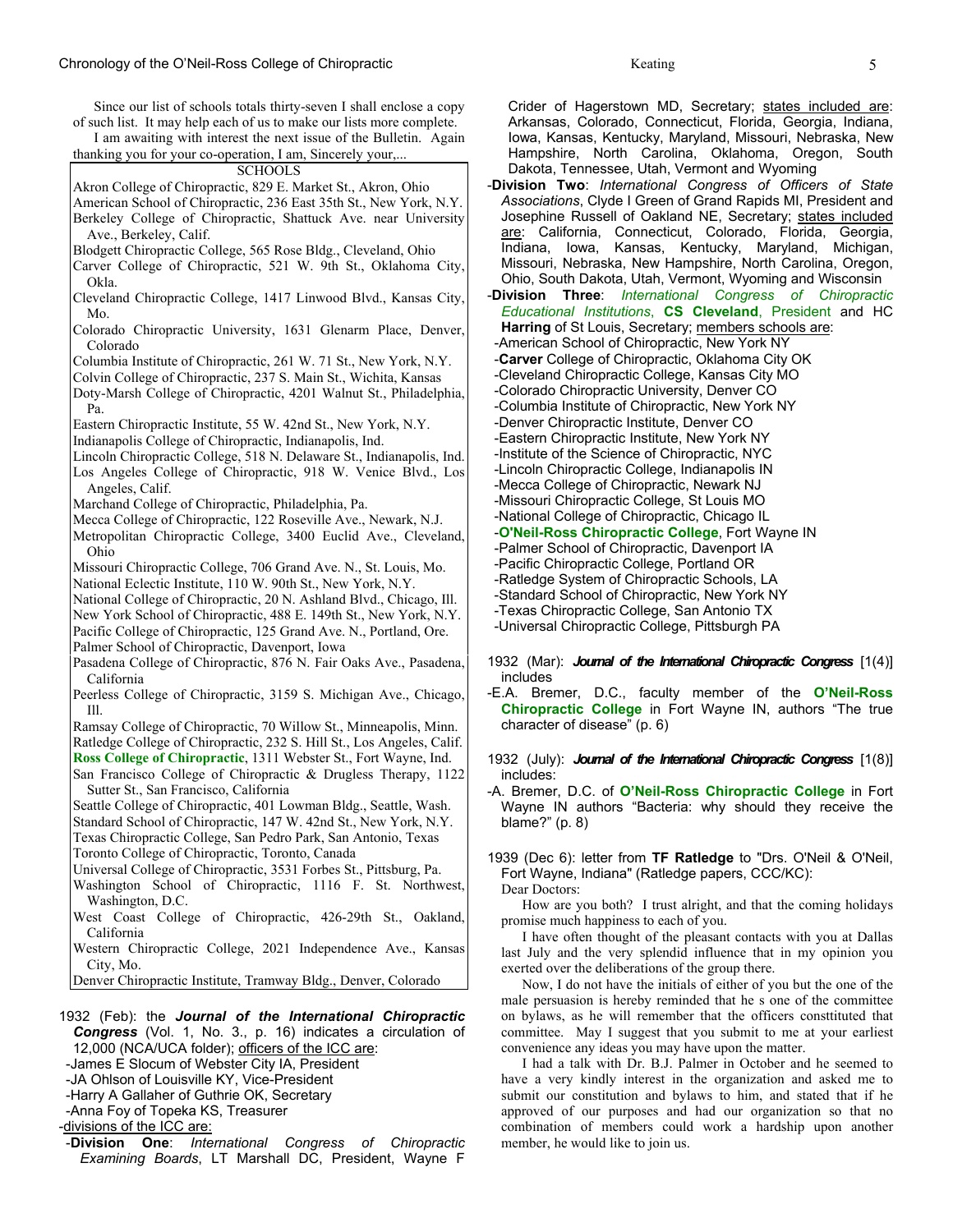#### Chronology of the O'Neil-Ross College of Chiropractic Keating 6

Am sorry to have been so long in getting started, but I had to fight for the very life of chiropractic in California, besides the further fact that the uncertainty of the whole proposition caused our usual fall enrollment to drop to almost zero. The election date was so late that it meant that those who passed up the usual fall enrollment period will now wait until after the first of the year.

You and others at Dallas who had attended the previous meetings of the NCA for some years spoke of the unreasoning hatred of some of the agitators in the NCA against the schools, but I did not suspect that such feeling was so great until during the campaign they really gave vent to their true intentions during the "heat." The first and most urgent business of the profession, from their viewpoint, is **to put the schools under control of somebody outside of the schools, preferably the State Boards**, who have authority of law by which they HOPE they could browbeat every institution into submission to the whims of a bunch of inexperienced and incompetent practitioners who happen to have enough political prestige, or what it takes, to get themselves on State Boards. It was very evident that they are convinced that their troubles are due to too many better educated graduates coming from the schools NOW. They want to STOP the education of more competition.

Let me hear from you. May you have everything you want when you want it.

Kindest regards to each of you and best wishes for a BIG 40. Sincerely,…

1939: Photo of chiropractic college leaders, obstensively during a meeting in 1939 (Peterson & Wiese, 1995, p. 162):



"A meeting of school presidents to arrive at a common definition of chiropractic in Kansas City, Missouri, 1939. Standing left to right are Carl Cleveland, Sr., Cleveland Chiropractic College; B.J. Palmer, Palmer College [sic] of Chiropactic; and Homer Beatty, University of Natural Healing Arts. Seated left to right are Dr. O'Neil, O'Neil-Ross College of Chiropractic, Fort Wayne, Indiana; Hugh Logan, Logan College of Chiropractic; T.F. Ratledge, Ratledge College of Chiropractic, Los Angeles; H.C. Harring, Missouri Chiropractic College; and James Drain, Texas Chiropractic College."

### 1940 (July 20): minutes of the Annual meeting of **ACEI** (Ratledge Notebook, 1939; in my possession):

Kansas City, Mo., July 20, 1940.

Belleview Hotel

Annual meeting of Associated Chiropractic Educational Institutions ROLL CALL

Present by personal representative or written proxies:

Carver, Cleveland, Columbia, Eastern, New York, O'Neil-Ross, Palmer, Ratledge, Standard and Texas.

Motion by Cleveland that the **Palmer School of Chiropractic** be admitted to membership, seconded by Carver, passed unanimously.

Motion by Dr. B.J. **Palmer** to draft Resolution that the **ACEI** go on record as being opposed to the practice by chiropractors of any auxilliary that is clearly within the practice of medicine and demand that the **NCA** reorganize its educational institutions dept. to conform to this explanation and prohibition. And, further, that we urge, recommend and demand that the **NCA**, if it shall set up or establish any course as a standard of chiropractic instruction, shall set up such course by itself without intermingling chiropractic, in any way whatsoever, with other courses in any of the drugless therapies taught in educational institution members, and we go on record as being unalterably opposed to, and refuse to be bound by any standard of courses set up by any group which standard fails to provide for separate instruction in each. Further, we are unalterably opposed to the pretended lengthening of courses in chiropractic educational institutions when the increase in time is devoted to nonchiropractic courses. We further demand that the **NCA** shall demand of its chiropractic institution members that such instruction shall be entirely seperate in its entirety and that such institutions shall have been organized for that purpose and shall have seperate instructors for chiropractic courses and other courses, and that each course so taught shall lead to graduation and certification in each of said different courses.

We wish to go on record and respectfully recommend to the **NCA** that chiropractic shall not be commercialized, and that it shall be held seperate and distinct for its purposes and objects.

 Dr. **Palmer** proposed that resolution include reference to the **CHB** and other chiropractic organizations.

Dr. **Willard Carver** appointed to draft resolution.

General discussion concerning objectives.

Recessed for Noon.

Afternoon convened.

Committee on resolution reported.

Motion by Dr. Carl Cleveland that resolution be adopted. Unanimous.

Motion by Cleveland, seconded by Carver that "each member present sign resolution for institution he personally represents and by proxy. Passed unanimously.

Palmer, Cleveland, Carver and Texas each paid to Secretary \$5.00 to cover incidental expenses.

 Moved by Dr. **Willard Carver** that we consider and declare this organiztion permanently organized under the name and style of the **Allied Chiropractic Educational Institutions** and that we defer adoption of articles of association to a later date, which date shall be fixed by a call of the president and secretary.

Seconded by T.F. Ratledge. Passed unanimously.

There being no further business before the meeting it was declared adjourned.

T.F. Ratledge, Secretary.

#### 1948 (Sept): *National Chiropractic Journal* [18(9)] includes:

-"News flashes: District of Columbia" (p. 42):

PIONEER PASSES AWAY

Dr. Charles Winfield Ross, a member of the National Chiropractic Association and the National Capital Chiropractic Society, and an active chiropractor in Washington for the past twenty-five years, passed away at the Suburban Hospital in Washington, D.C., August 14 at the age of 70.

Dr. Ross practiced in the Bond Building for many years before moving to his home at 2807 28th St., N.W.

Born in Buckeye City, Ohio, Dr. Ross was educated in high schools there and later studied at Ross Chiropractic College in Indiana. He practiced in Kansas City, Missouri, for many years before coming to Washington in the early '20s. The National Capital Chiropractic Society will sorely miss his congeniality, excellent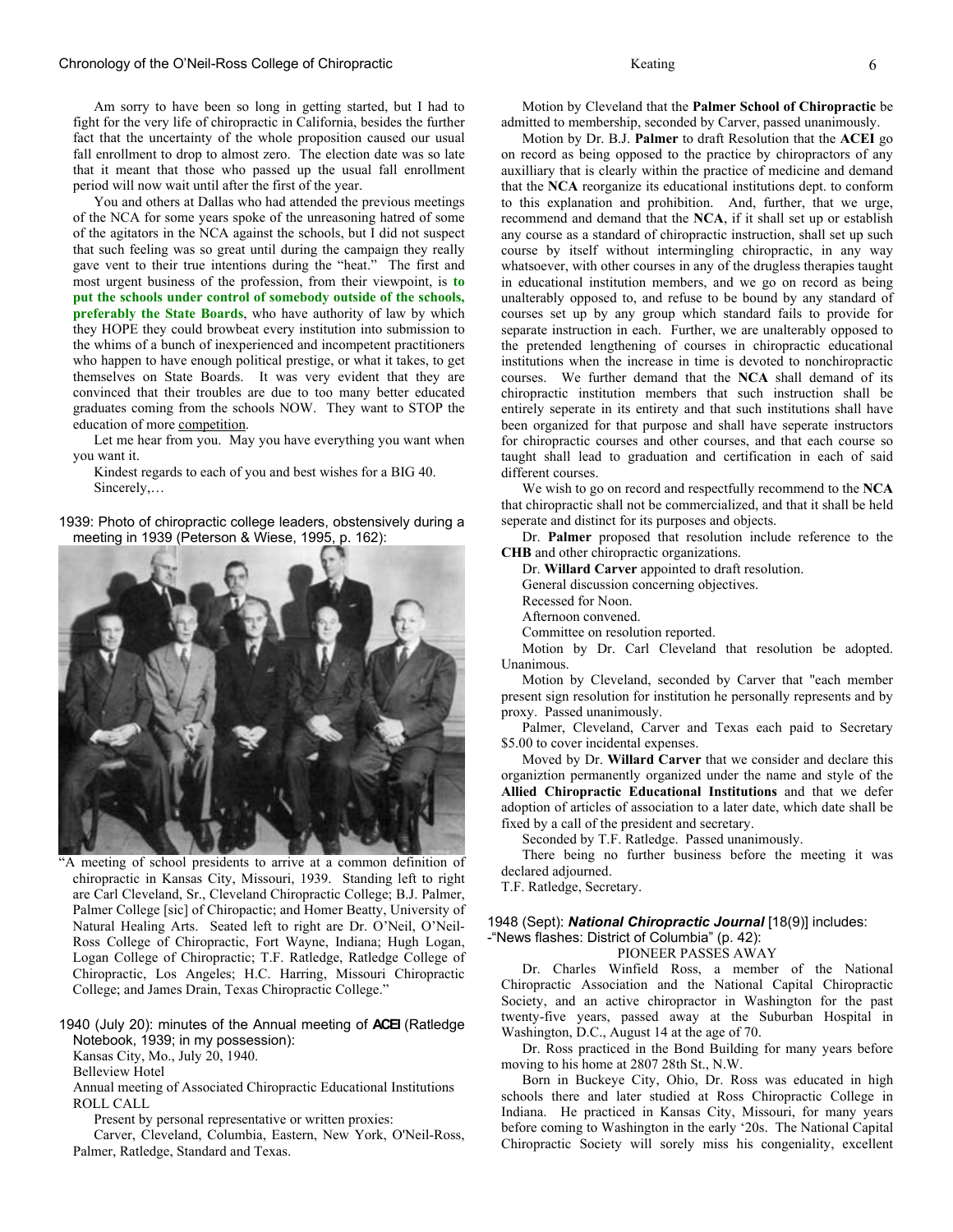sense of humor and energetic work and cooperation in the development of chiropractic in the District of Columbia.

 He was married to the former Estella M. Young, 36 years ago. In addition to his widow, Dr. Ross is survived by a brother, Mark J. Ross, and three sisters, the Misses Donna and Monna Ross and Mrs. John Soffie of Detroit.

 Pall bearers were Drs. A.B. Chatfield, Maurice L. Hollod, Robert J. Jones, Terrence Mahoney, Emmett J. Murphy and Garrett C. Rush. – Reported by Dr. Maurice L. Hollod, Secretary NCCS.

#### 1950 (July): *JNCA* [20(7)] includes:

#### -"News flashes: Switzerland" (p. 56):

SPEAKS UP ON SCHOOL STANDARDS

 According to first-hand information, O'Neill Ross College of Chiropractic, Fort Wayne, Indiana, has already accepted three masseurs of Swiss nationality with undue credit of time, promising to teach them chiropractic technique within six months. Whether the school is granting D.C. or not does not change the practical effect of such objectionable procedure that those masseurs practicing chiropractic as "wilds" will violate the medical law in open cantons and the already enacted chiropractic laws, and they will be prosecuted, as legal requirements in Switzerland are four years of nine months or thirty-six consecutive months.

 Attention all schools: We are going to grant recognition only to Swiss chiropractors having fulfilled all requirements of: (1) an American school with a course of four years of nine months, and (2) a chiropractic state board license. So please co-operate and inquire by sending addresses of prospective students to our Central Office and Administration of our monthly publication "Atlas," 8 rue de HESSE, Geneva, Switzerland, to receive reliable information if prospective student is qualified to be accepted as student and as a worthy member of our profession. – THE SWISS CHIROPRACTIC ASSOCIATION.

#### 1951 (Mar): *JNCA* [21(3)] includes:

-"Dr. Fredrick J. Root passes on" (p. 30):

 Funeral services for Dr. Fredrick J. Root, one of Cleveland's oldest practicing chiropractors, were held January 19, 1951, at 2:30 p.m. at the North Presbyterian Church, E. 40th St. and Superior Ave.

 Dr. Root, 63, died January 17 at Woman's Hospital after a brief illness. He was a graduate of Palmer-Gregory Chiropractic College, and also studied at Ross, Riley, and Carver Chiropractic Colleges, and Baldwin-Wallace.

 Dr. Root practiced his profession forty-one years in Cleveland, and was a former president of the National Federation of Chiropractors and the Inventors' Club of Cleveland.

 He was born in Thompson, and was a member of the Emmanuel Masonic Lodge. Dr. Root had been active in Boy Scout work, and also served as a YMCA secretary in Findlay.

 Masonic services were held January 18 at 7:30 p.m. at the Young-Koebler Funeral Home, 1966 E. 82d St. Dr. Root is survived by his wife, Helen; two daughters, Mrs. Paul A. Decker and Mrs. Earl Clemens, Bolivar, Ohio, and a son, Fredrick M.

 Dr. Root had been associated with the Metropolitan Clinic, 3400 Euclid Ave., Cleveland, Ohio. After Dr. Root's passing, a check in the amount of \$20 was donated to the Student Loan Fund of the NCA by the Metropolitan Clinic in memory of Dr. Root.

1951 (Nov/Dec): *Research News* (official publication of I.B.T.R.I.) includes:

-"In memoriam" (p. 19):

 Dr. George M. O'Neil, President of O'Neil College of Chiropractic, Fort Wayne, Indiana, died August 4th. He had only been ill for a short period of time.

 Dr. O'Neil is survived by his wife, Florence; a daughter, Gloria Ann, and a step-son, Dr. G.R. Anderson, Vice-President of the

school; two brothers, J.P. and J.F. O'Neil of Toledo; and a sister at Los Angeles.

1951 (Dec 28): letter from Paul O. Parr, D.C., president of Carver Chiropractic College, on college stationery; this will lead to the formation of the NAACSC (in my Carver files):

TO ALL CHIROPRACTIC SCHOOLS AND COLLEGES ON THE NORTH AMERICAN CONTINENT:

 After considerable discussion with the heads of other schools at the last several State Association meetings and much correspondence in the last sixty days, it seems to have fallen my lot to extend to you an invitation to attend a meeting, the date for which is tentatively set as March 8, 1952, the location for which is tentatively set for Chicago, since it is centrally located and has excellent transportation possibilities.

 The purpose of this meeting is the discussion of school problems by school men. You are cordially invited to be represented by any or all bona fide representatives of your school. We urge that you be represented by at least one of your clear-thinking, forward-looking authorities.

 In recent correspondence with deans and presidents of chiropractic colleges I have made many suggestions as to possibilities of organization of schools, etc. I had thought at first that I would include in this invitation a proposed outline for a school organization. I had even thought of stating my position as to having **another accrediting association**, but I have been advised by the president of one of the chiropractic colleges that this might be taken on the part of some of you as meaning that decisions have been made, when they have not. Should like to quote three sentences from this great educator's letter to me:

"I feel the only thing that is needed is an invitation to the schools to attend a called meeting, which would contain a designated place and time to consider mutual problems for the benefit of all. At the conclusion of such a meeting an association of chiropractic schools and colleges might be formed if that was the consensus of opinion of those in attendance. By this I mean that any action that might be taken and the nature of any association that might be formed would entirely depend upon those attending the meeting."

 It is a little difficult for me to inculcate in this letter the urgency I feel without discussing some of the problems of endangering the proposition by giving the impression that conclusions have already been formed. So, again let me invite you and even strongly urge you that in the interest of unity and advancement of our profession and toward the goal of better health services for our people, please, let us once get the brains of the school business into a close-harmony meeting.

Sincerely yours,…

- POP:bp
- -attached is a list of chiropractic schools and addresses:
- ATLANTIC STATES CHIROPRACTIC INST., 699 Ocean Ave., Brooklyn 26, N.Y.
- BOOKER T. WASHINGTON INSTITUTE, 1803 Prospect, Kansas City 1, Missouri.
- BEBOUT CHIROPRACTIC COLLEGE, 1718 North meridian St., Indianapolis 2, Ind.
- CALIFORNIA CHIROPRACTIC COLLEGE, 1916 Broadway, Oakland, California.
- CANADIAN MEMORIAL CHIROPRACTIC COLLEGE, 252 Bloor St., West, Toronto, Ont. Can.
- CARVER CHIROPRACTIC COLLEGE, 521 West 9th Avenue, Oklahoma city, Oklahoma
- CHIROPRACTIC INSTITUTE OF NEW YORK, 152 West 42nd St., New York 18, N.Y.
- CLEVELAND CHIROPRACTIC COLLEGE, 3724 Troost Avenue, Kansas City, Missouri.
- COLUMBIA COLLEGE OF CHIROPRACTIC, 119 West Franklin ST., Baltimore, Md.